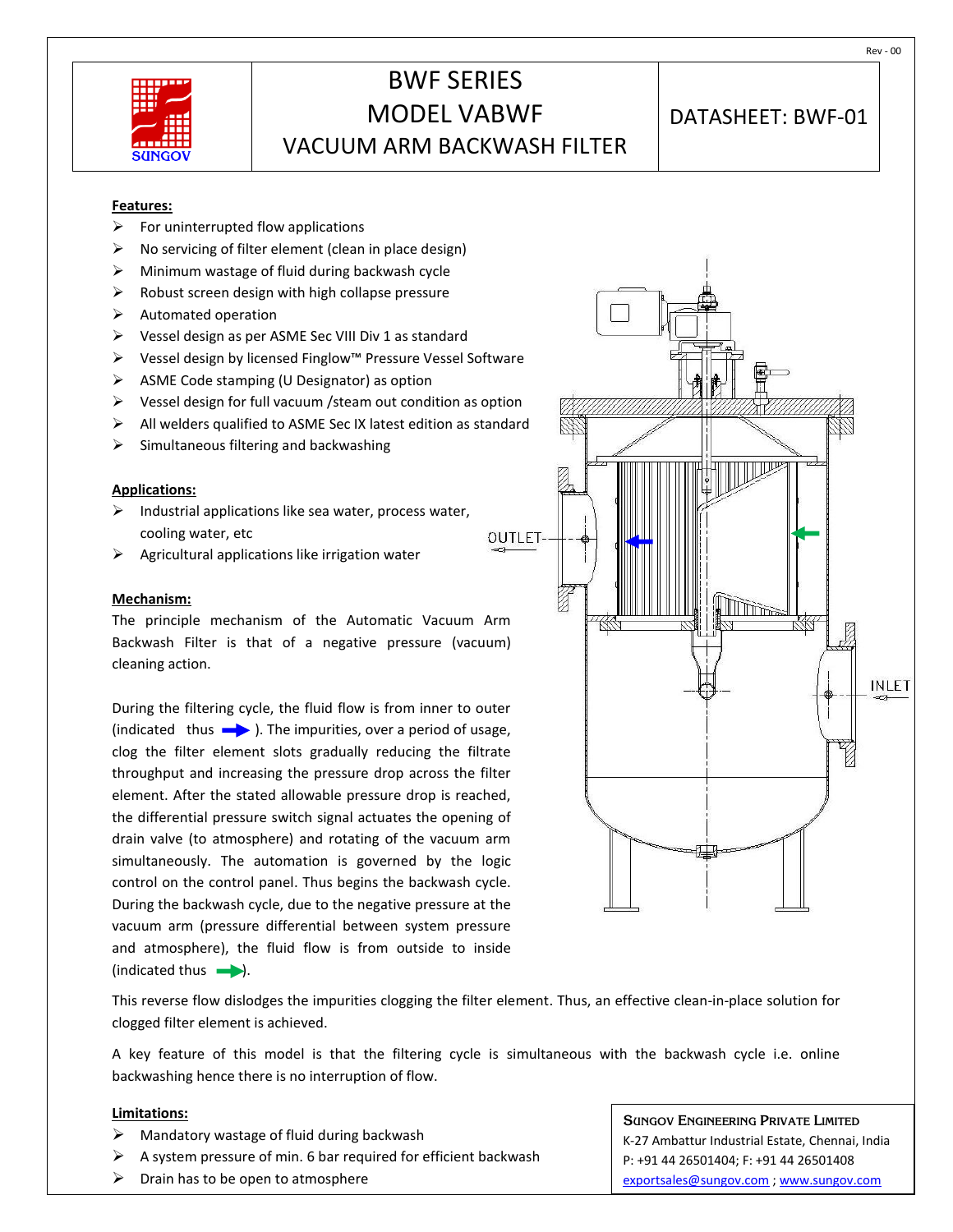| <b>-------</b><br>TT           |  |
|--------------------------------|--|
| пT<br>ш                        |  |
| -----<br>40 E<br><b>SUNGOV</b> |  |

# BWF SERIES MODEL MABWF MECHANICAL ARM BACKWASH FILTER

DATASHEET: BWF-02

#### **Features:**

- $\triangleright$  For uninterrupted flow applications
- No servicing of filter element (clean in place design)
- $\triangleright$  No wastage of fluid during backwash cycle
- $\triangleright$  Robust screen design with high collapse pressure
- $\triangleright$  Automated operation
- Vessel design as per ASME Sec VIII Div 1 as standard
- Vessel design by licensed Finglow™ Pressure Vessel Software
- $\triangleright$  ASME Code stamping (U Designator) as option
- $\triangleright$  Vessel design for full vacuum / steam out condition as option
- $\triangleright$  All welders qualified to ASME Sec IX latest edition as standard
- $\triangleright$  Simultaneous filtering and backwashing

#### **Applications:**

 $\triangleright$  All industrial liquids with low/medium viscosity

#### **Mechanism:**

The principle mechanism of the Automatic Mechanical Arm Backwash Filter is that of a mechanical scraping cleaning action.

The fluid flow is from outer to inner for both the filtering cycle as well as the backwash cycle. The impurities, over a period of usage, clog the filter element slots gradually reducing the filtrate throughput and increasing the pressure drop across the filter element. After the stated allowable pressure drop is reached, the differential pressure switch signal actuates the rotation of the filter element. The automation is governed by the logic control on the control panel. Thus begins the backwash (cleaning) cycle. During the backwash cycle, due to the scraping action of the stationary mechanical arm, the impurities clogging the filter element are dislodged. Thus, an effective clean-in-place solution for clogged filter element is achieved.

A key feature of this model is that the filtering cycle is simultaneous with the backwash cycle i.e. online backwashing hence there is no interruption of flow.

#### **Limitations:**

- Scalability to large sizes are expensive as the heavier filter element require higher energy for rotation
- $\triangleright$  Spares inventory quantity as well as cost is higher as compared to other models

**SUNGOV ENGINEERING PRIVATE LIMITED** K-27 Ambattur Industrial Estate, Chennai, India P: +91 44 26501404; F: +91 44 26501408 [exportsales@sungov.com](mailto:exportsales@sungov.com) [; www.sungov.com](http://www.sungov.com/)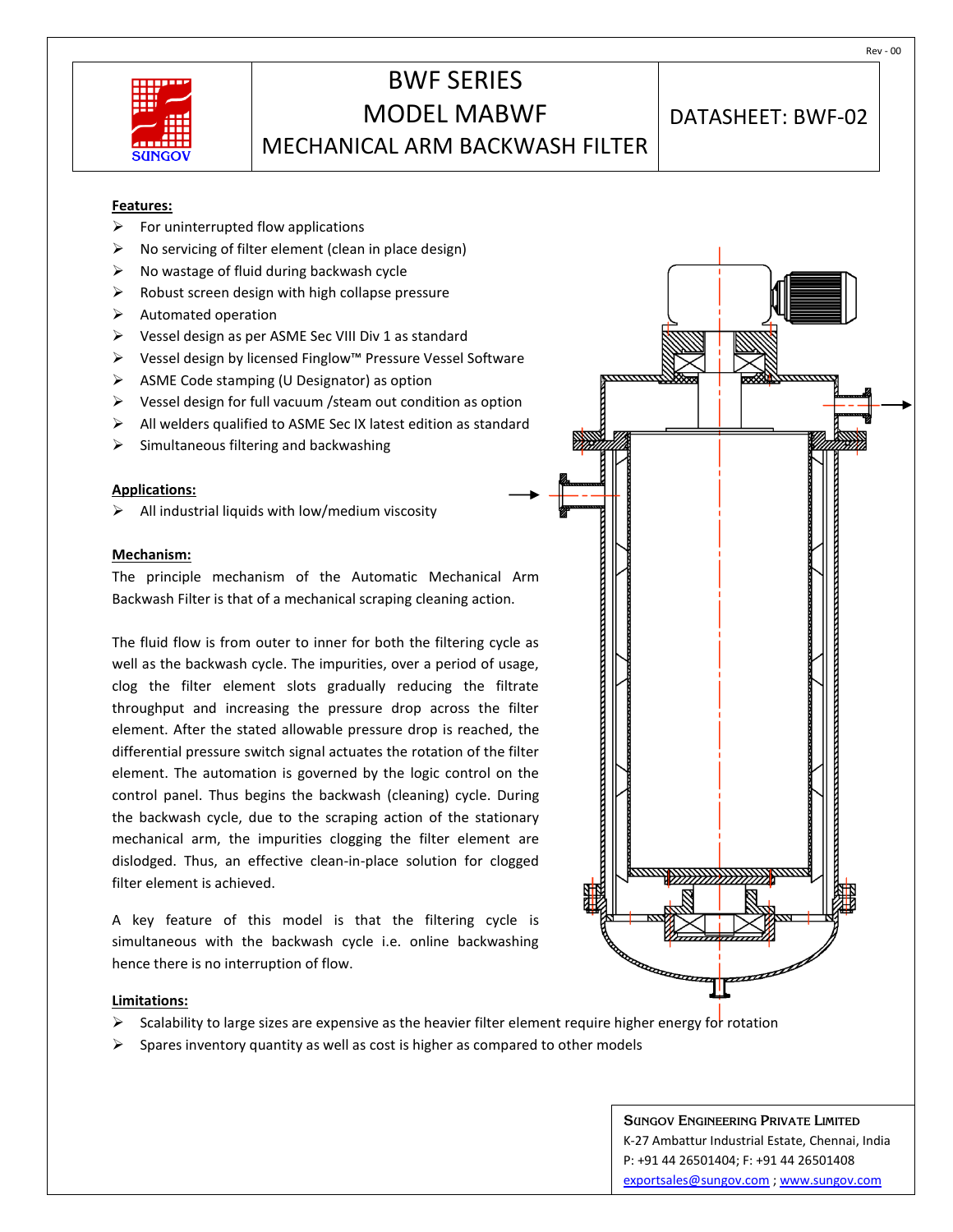

### BWF SERIES MODEL VDBWF VELOCITY DIFFERENTIAL BACKWASH FILTER

DATASHEET: BWF-03

#### **Features:**

- $\triangleright$  For uninterrupted flow applications
- No servicing of filter element (clean in place design)
- $\triangleright$  Minimum wastage of fluid during backwash cycle
- $\triangleright$  Robust screen design with high collapse pressure
- $\triangleright$  Automated operation
- Vessel design as per ASME Sec VIII Div 1 as standard
- Vessel design by licensed Finglow™ Pressure Vessel Software
- $\triangleright$  ASME Code stamping (U Designator) as option
- $\triangleright$  Vessel design for full vacuum / steam out condition as option
- $\triangleright$  All welders qualified to ASME Sec IX latest edition as standard
- $\triangleright$  Simultaneous filtering and backwashing

#### **Applications:**

- $\triangleright$  Industrial water applications
- $\triangleright$  Agricultural water applications

#### **Mechanism:**

The principle mechanism of the Automatic Velocity Differential Backwash Filter is that of a velocity differential induced negative pressure (vacuum) cleaning action.

During the filtering cycle, the fluid flow is from inner to outer (indicated thus  $\longrightarrow$ ). The impurities, over a period of usage, clog the filter element slots gradually reducing the filtrate throughput and increasing the pressure drop across the filter element. After the stated allowable pressure drop is reached, the differential pressure switch signal actuates the opening of drain valve and plunging of the VIC disc. The automation is governed by the logic control on the control panel. Thus begins the backwash cycle. During the backwash cycle, a velocity differential created due to the plunging action in accordance with Bernoulli's principle and the Continuity equation, results in a negative pressure at the unclean side of the filter element. This negative pressure tends the fluid to flow from outside to inside (indicated thus  $\longrightarrow$  ). This reverse flow dislodges the impurities clogging the filter element. Thus, an effective clean-in-place solution for clogged filter element is achieved.



A key feature of this model is that the filtering cycle is simultaneous with the backwash cycle i.e. online backwashing hence there is no interruption of flow.

#### **Limitations:**

- Mandatory wastage of fluid during backwash
- Scalability to large sizes expensive due to limitations of plunging length

**SUNGOV ENGINEERING PRIVATE LIMITED** K-27 Ambattur Industrial Estate, Chennai, India P: +91 44 26501404; F: +91 44 26501408 [exportsales@sungov.com](mailto:exportsales@sungov.com) [; www.sungov.com](http://www.sungov.com/)